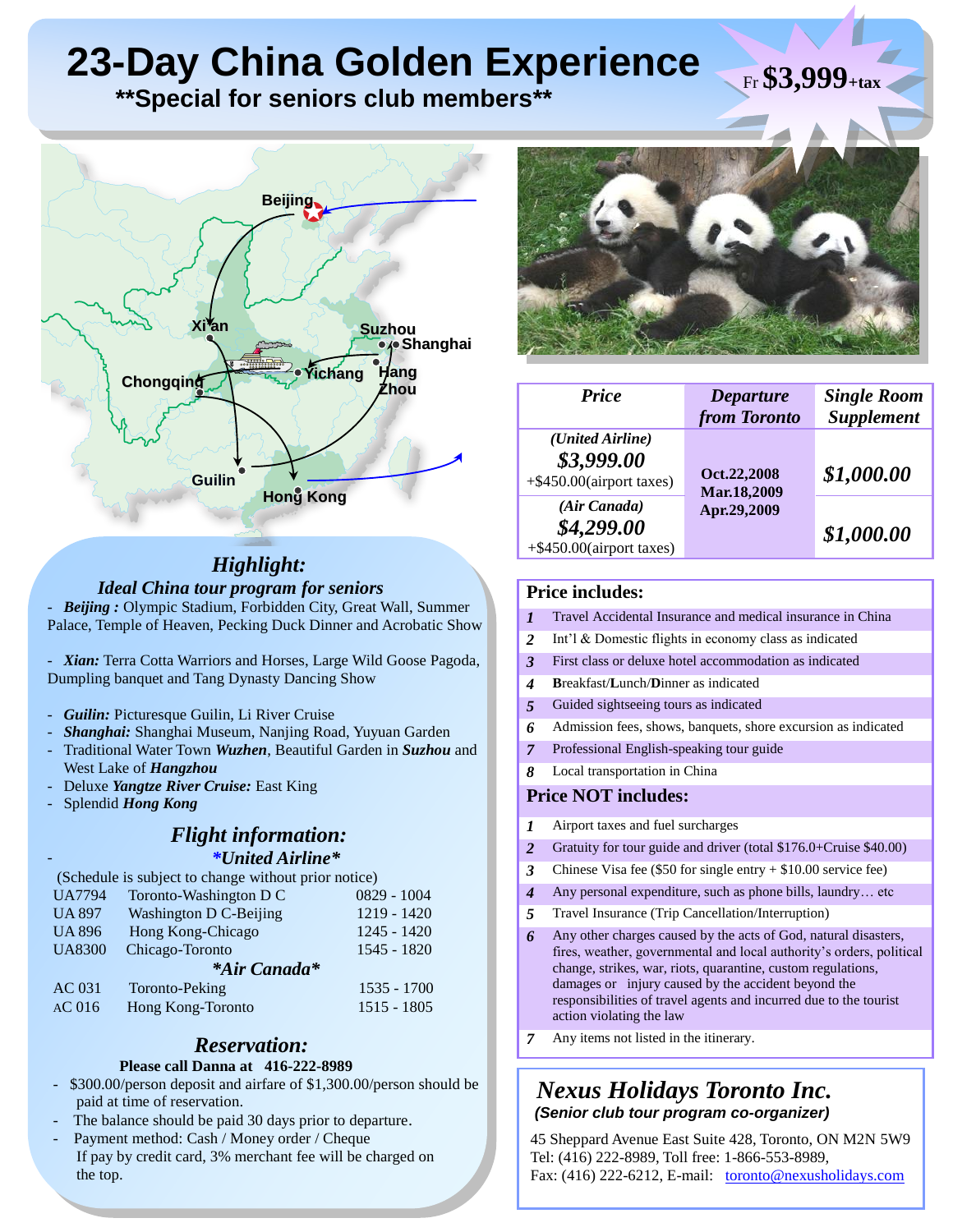

# *Itinerary*

**DAY 01 Canada**  $\rightarrow$  **Beijing** Starting your tour by taking flight to Beijing.

#### **DAY 02 Arriving Beijing (D)**

Arrive in Beijing, the capital of China. Your tour guide will greet you at the airport and transfer you to hotel. **Hotel: Jade Palace Hotel (5 -star) or equivalent**

#### **DAY 03 Beijing (B/L/D)**

Beijing served as the capital of 5 dynasties over a period of 800 years. Start your city tour with a visit to the **Tiananmen Square**, the largest public square in the world. Next stop is the **Forbidden City**. This complex, the largest and most intact conglomeration of ancient structures of the imperial palace ever built in the world, features more than 800 buildings with 9999 rooms, resplendent golden-glazed roofs, red lacquered pillars and vermilion walls. Then tour to the **Temple of Heaven**, which was used to offer sacrifices to heaven and pray for good harvest in ancient times. Enjoy the famous **Peking Duck dinner** in the evening. **Hotel: Jade Palace Hotel (5-star) or equivalent**

#### **DAY 04 Beijing (B/L/D)**

The highlight of today is a trip to the astonishing **Great Wall** at Juyongguan Pass. The Great Wall is the most famous image of China throughout the world. It is a symbol of Chinese traditional culture and the pride of the Chinese nationality. After lunch you will visit the **Sacred Path of Ming Tombs**, 13 of the 16 Ming emperors have their tombs here. This is an attractive destination as much for the natural scenery of the area as for the tombs themselves. Visit the Cloisonné Factory and the biggest Jade Exhibition Center in Asia. Go back to the city and experience the local's daily life by visiting **Hutongs**, the old alleyways on Rickshaws. Enjoy the famous **acrobatic show** in the evening. **Hotel: Jade Palace Hotel (5-star) or equivalent**

#### **DAY 05 Beijing (B/L)**

Morning we take a tour to visit Beijing 2008 Olympic **National Stadium (Bird's Nest) and National Aquatics Centre (Water Cube)** (outside look only). The we will go to the **Summer Palace**, the largest ancient preserved garden in China and a former summer resort for Emperors and the chosen few. Then visit Silk Carpet Factory. After lunch you will have a free time to explore the city by yourself.

#### **Hotel: Jade Palace Hotel (5-star) or equivalent**

#### **DAY** 06 **Beijing**  $\rightarrow$  **Xi'an** (B/L/D)

Fly to Xi'an in the morning. It was the first Chinese city to open up its doors to the world during the Tang Dynasty. Over a period of more than 2,000 years, X'ian was the capital for eleven dynasties. Upon arrival you will go sightseeing of the **Terra Cotta Warriors**  and Horses, the attached defending army to the first emperor of China, it is regarded as "the eighth wonder of the world" and among the top archaeological excavations of the 20th century.

Enjoy the **Dumpling Banquet dinner** and the **Tang Dynasty Singing and Dancing Show** in the evening **Hotel: Grand New World Hotel (4-star) or equivalent**

#### **DAY 07 Xian (B/L/D)**

Visit the **Shaanxi Provincial History Museum** in the morning. After lunch visit the **Ancient City Wall** which is one of the largest and most complete ancient military defense systems in the world. Then visit the **Large Wild Goose Pagoda**, the symbol of the city, it is said to have been built to house and protect Buddhist scriptures collected by the Chinese monk, Xuan Zang, the key figure in *Journey to the West*.

## **Hotel: Grand New World Hotel (4-star) or equivalent**

#### **DAY** 08  $Xi'$  an  $\rightarrow$  Guilin (B/L/D)

Fly to Guilin, the city which is hailed by many as the most beautiful place in China and is one of the must-see destinations for most tourists. According to a popular Chinese saying, Guilin's scenery bests all others in the world. Its shapely-rising limestone towers and crystal-clear waters are often portrayed in Chinese artworks. Adding to its natural beauty are many fascinating caves. Sightseeing the **Elephant Trunk Hill** and visit **Guilin Art Museum**. In the evening you will enjoy a **Minority Dancing and Singing Show**.

**Hotel: Guilin Park Hotel (4-star) or equivalent**

#### **DAY 09 Guilin (B/L/D)**

Take a boat cruise trip from Guilin along the **Lijiang River** for one of the finest excursions on your tour of China. The journey downstream to **Yangshuo** offers 30 miles of breathtaking scenery. Sightseeing the **Reed Flute Cave**. The limestone karst formation in this area is extensively eroded underground and Reed Flute Cave is one of the finest examples of these caves. Visit the free market.

**Hotel: Guilin Park Hotel (4-star) or equivalent**

#### **DAY 10 Guilin**  $\rightarrow$  **Shanghai (B/L/D)**

Fly to Shanghai in the morning. Upon arrival you may stroll the **Nanjing Road** and the **Bund (Wai Tan)**, a sweeping area along the Huangpu River, where used to be foreign concessions and now is the symbol of modern Shanghai. Here is the best place to capture the western influence in the old days. Then you will visit the **Yuyuan Garden** which is one of the best private gardens in ancient China. After dinner you may take optional tour, the night cruise on the Huangpu River at your own expense.

**Hotel: Holiday Inn Downtown Shanghai (4-star) or equivalent**

#### **DAY 11 Shanghai (B/L)**

In the morning you will visit the **Shanghai Museum**. After lunch, it's free time for you own leisure.

**Hotel: Holiday Inn Downtown Shanghai (4-star) or equivalent**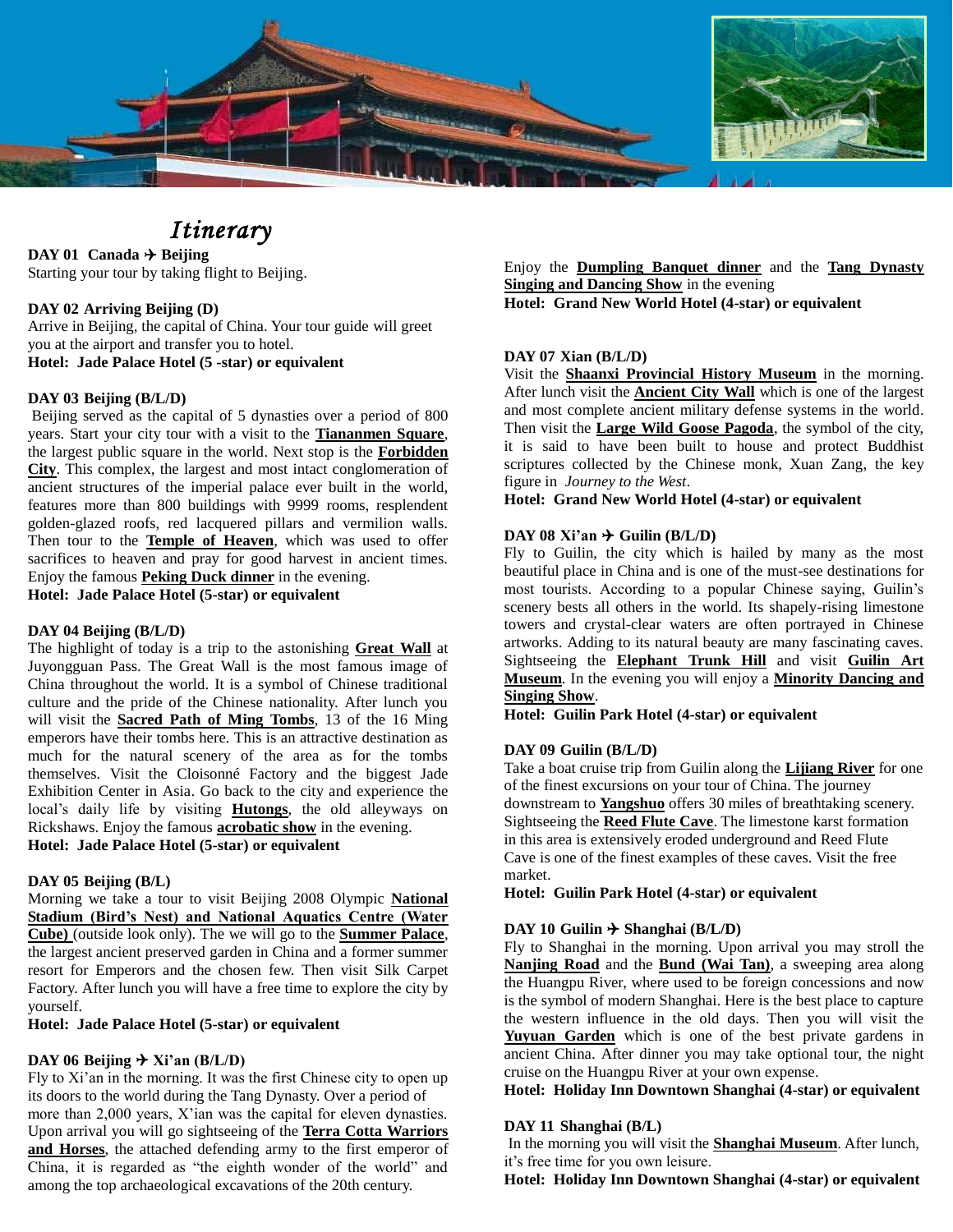#### **DAY 12 Shanghai**  $\oplus$  **Suzhou**  $\oplus$  **Wuxi**  $(B/L/D)$

Take coach to Suzhou after breakfast. Suzhou has been praised as the "Paradise on the Earth" since ancient times and is an extraordinarily delicate and elegant city. Known as "Venice of the East", Suzhou is built around the Grand Canal. The city's many excellent classical gardens have entitled Suzhou the "Garden City". Our sightseeing includes the **Tiger Hill** and **Garden of the Master of the Nets**. Followed by a boat cruise on the Grand Canal and a visit to the silk mills. Travel by motor coach to Wuxi after enjoying the Silk Fashion Show. Stay overnight in Wuxi.

**Hotel: Xizhou Garden Hotel (4-star) or equivalent**

#### **DAY 13 Wuxi (B/L/D)**

Wuxi is also one of the oldest cities in China with a history of more than 3000 years. Visit the **Turtle Head Isle Park**, where you can enjoy the beauty of the Lake Tai, the third-largest lake in China. Visit the **Three Kingdom Movie Site**, which is called "the Hollywood in China", and the Freshwater Pearls Farm. **Hotel: Xizhou Garden Hotel (4-star) or equivalent**

#### **DAY** 14 **Wuxi**  $\oplus$  **Wuzhen**  $\oplus$  **Hangzhou** ( $B/L/D$ )

After breakfast, you will continue the trip to **Wuzhen**, a quiet water town with 1300 years history. The whole town consists of several islands connected by stone bridges of different styles and ages. Leave for Hangzhou in the afternoon. Upon arrival take the boat cruise on the magnificent **West Lake**, the symbol of the city and crammed full of interesting sights.

**Hotel: Red Star Culture Hotel (4-star) or equivalent**

#### **DAY 15 Hang Zhou**  $\rightarrow$  **Wuhan**  $\oplus$  **Yichang**  $\rightarrow$  **Three Gorges** (B/L/D)

Hang Zhou is a city with a rich history and culture. Marco Polo described this place as "the most beautiful and magnificent city in the world". Visit the **Yellow Dragon Cave**, and taste the wellknown Dragon Well Tea at the No.1 tea plantation. Fly to Wuhan in the afternoon. Upon arrival visit **Wuhan Museum**. After dinner take coach to Yichang and board the 5-star deluxe Yangtze River cruiser and start your venture tour on the Yangtze River. With a rich Chinese cultural heritage of thousands of years, the Three Gorges is not only a picturesque natural gallery, but also a spectacular treasure house.

**Cruise: East King (5-star)**

#### **DAY 16 Three Gorges (B/L/D)**

The cruise will embark and depart Yichang Pier at 08:00am, then pass the **Xiling Gorge**, which is renowned for being extremely perilous and is the longest one of the Three Gorges. The water is full of turbulent currents and whirlpools and dangerous shoals. You will see the **Three Gorges Dam Project** and take a Shore Excursion from 14:00 to 17:00.

**Cruise: East King (5-star)**



#### **DAY 17 Three Gorges(B/L/D)**

In the morning you will take small boats to see the **Shennongxi Stream**. Then the cruiser will sail into the **Wu Gorge** and **Qutang Gorge**. The Wu Gorge boasts the most immediately beautiful and spectacular scenery of the Three Gorges. Flanking the river is a series of green mountains with precipices and peaks where the water zigzags forward and gives way to some attractive scenery. Although **Qutang Gorge** is the smallest among the Three Gorges, its water here flows most rapidly.

**Cruise: East King (5-star)**

#### **DAY 18 Three Gorges (B/L/D)**

Fengdu is traditionally known as the town of ghosts. Upon the Ming Shan Hill above the river is a temple with a number of halls and statues of ghosts and devils. There is also a park with displays of the imagined lives in hell. It is considered that all people's ghosts, of whatever nationality, will come to Fengdu after death. Today you will visit the **Fengdu Ghost City**.

**Cruise: East King (5-star)**

#### **DAY 19 Three Gorges Chongqing (B/L/D)**

The cruiser will arrive at the mountain city Chongqing, the birthplace of Ba and Yu culture with the history of 3000 years. Upon arrival visit the **Three Gorges Museum**. And then take a coach to visit the **Panda House** where you will see Panda playing around.

**Hotel: Wan you Conifer Hotel (4-star) or equivalent**

#### **DAY 20** Chongqing  $\rightarrow$  Hong Kong (B)

Fly to Hong Kong in the morning. Upon arrival you may have free time in Hong Kong.

**Hotel: Metropark Hotel Kowloon (3-star) or equivalent**

#### **DAY 21 Hong Kong**

Today you will have a half day tour to visit the **Victoria Peak** for a panoramic splendor view of the city and **Stanley Market** which is famous for bargain shopping. Then return along the coastal line via Repulse Bay and Deep Water Bay to **Aberdeen**, the floating village for fish men. A stop at a local jewelry factory near Aberdeen offers a chance to look at the fine art and craftsmanship that has made Hong Kong famous in Asia.

**Hotel: Metropark Hotel Kowloon (3-star) or equivalent**

#### **DAY 22 Hong Kong**

Today is free on your own. Please enjoy the shopping heaven in Asia.

#### **DAY 23 Hong Kong Canada**

Fly back to your sweet home.

\*Extend your stay is possible, based on request\*